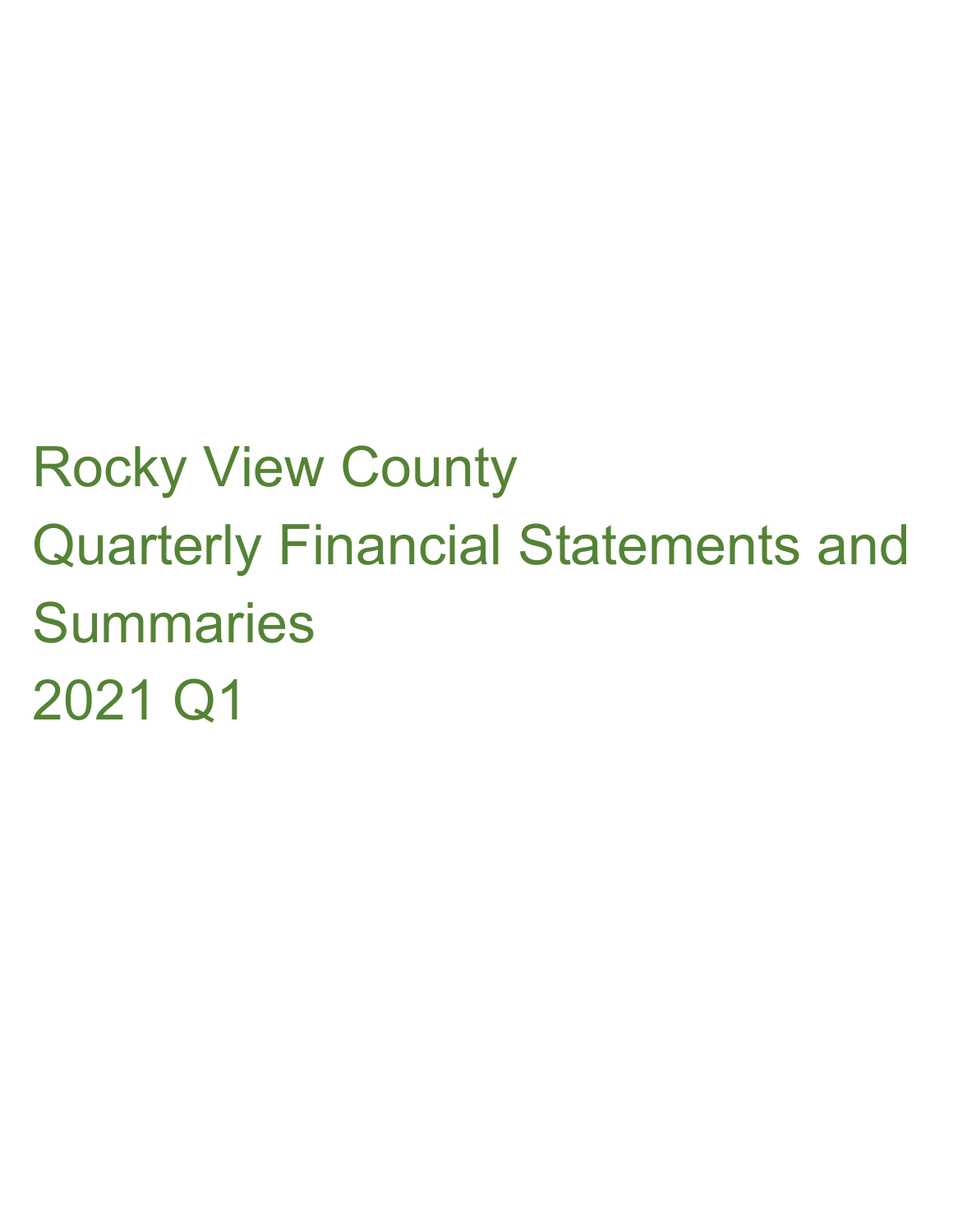*2021 Q1 Report*



#### **ROCKY VIEW COUNTY OPERATING REVENUE REPORT As of March 31, 2021**

| <b>DEPARTMENT</b>                                       | <b>ACTUAL</b><br><b>TO DATE</b> | <b>CURRENT</b><br><b>BUDGET</b> | <b>CURRENT</b><br><b>ACT vs BUD</b> | <b>TO DATE</b>           | <b>PRIOR YEAR PRIOR YEAR PRIOR YEAR</b><br><b>BUDGET</b> | <b>ACT vs BUD</b> |
|---------------------------------------------------------|---------------------------------|---------------------------------|-------------------------------------|--------------------------|----------------------------------------------------------|-------------------|
| Council                                                 | 81,947                          | 82,000                          | 100%                                |                          |                                                          | 0%                |
| <b>Office of the Chief Administrative Officer</b>       |                                 |                                 |                                     |                          |                                                          |                   |
| <b>Chief Administrative Officer</b>                     |                                 |                                 | 0%                                  | 23,400                   | 23,400                                                   | 100%              |
| Executive Director, Corporate Services                  |                                 |                                 | 0%                                  |                          |                                                          | 0%                |
| Executive Director, Community Development Services      |                                 | 46,400                          | 0%                                  |                          | 204,200                                                  | 0%                |
| <b>Executive Director, Operations</b>                   | 31,878                          | 32,000                          | 100%                                |                          |                                                          | 0%                |
| Executive Director, Community & Business Connections    |                                 | ÷,                              | 0%                                  |                          |                                                          | 0%                |
| <b>Business &amp; Economic Development</b>              |                                 |                                 | 0%                                  | 114,575                  | 114,600                                                  | 100%              |
| Legislative Services                                    | 21,600                          | 235,600                         | 9%                                  |                          | 30,000                                                   | 0%                |
| <b>Total Office of the Chief Administrative Officer</b> | 53,478                          | 314,000                         | 17%                                 | 137,975                  | 372,200                                                  | 40%               |
| <b>Corporate Services Division</b>                      |                                 |                                 |                                     |                          |                                                          |                   |
| <b>Human Resources</b>                                  | 16,300                          | 44,300                          | 37%                                 | 6,200                    | 41,600                                                   | 15%               |
| <b>Financial Services</b>                               | 40,400                          | 91,500                          | 44%                                 | 25,360                   | 82,800                                                   | 31%               |
| <b>Assessment Services</b>                              | $\blacksquare$                  | $\overline{\phantom{a}}$        | 0%                                  |                          | $\blacksquare$                                           | 0%                |
| Municipal Clerk's Office*                               |                                 |                                 | 0%                                  | 7,443                    | 234,000                                                  | 3%                |
| Legal & Land Administration                             | 76,790                          | 103,100                         | 74%                                 | 205,607                  | 235,000                                                  | 87%               |
| Corporate and Strategic Planning                        |                                 |                                 | 0%                                  | $\overline{\phantom{a}}$ | $\blacksquare$                                           | 0%                |
| <b>General Operations</b>                               | 784,845                         | 2,201,500                       | 36%                                 | 1,312,303                | 2,268,700                                                | 58%               |
| Amortization                                            |                                 | 25,545,700                      | 0%                                  |                          | 25,211,600                                               | 0%                |
| Long Term Debt                                          | 205,035                         | 5,209,200                       | 4%                                  |                          | 5,332,800                                                | 0%                |
| Public Reserve (Cash - In - Lieu)                       | 387,313                         | 2,570,000                       | 15%                                 | 199,521                  | 2,570,000                                                | 8%                |
| <b>Total Corporate Services Division</b>                | 1,510,683                       | 35,765,300                      | 4%                                  | 1,756,434                | 35,976,500                                               | 5%                |
| <b>Community Development Services Division</b>          |                                 |                                 |                                     |                          |                                                          |                   |
| <b>Building Services</b>                                | 690,911                         | 3,131,000                       | 22%                                 | 361,398                  | 3,174,000                                                | 11%               |
| Planning & Development Services                         | 2,027,137                       | 4,648,600                       | 44%                                 | 1,179,926                | 5,002,600                                                | 24%               |
| <b>Planning Policy</b>                                  |                                 | 848,000                         | 0%                                  |                          |                                                          | 0%                |
| Recreation, Parks & Community Support                   |                                 |                                 |                                     |                          |                                                          |                   |
| <b>Community Support Administration</b>                 | 210,143                         | 2,802,800                       | 7%                                  | 950                      | 577,900                                                  | 0%                |
| Family / Community Social Services                      | 213,538                         | 854,100                         | 25%                                 | 213,535                  | 854,100                                                  | 25%               |
| <b>Recreation Administration</b>                        |                                 |                                 | 0%                                  | 80,000                   | 335,000                                                  | 24%               |
| <b>Recreation Districts / Board</b>                     |                                 |                                 | $0\%$                               | 4,000                    | 4,000                                                    | 100%              |
| Total Recreation, Parks & Community Support             | 423,681                         | 3,656,900                       | 12%                                 | 298,485                  | 1,771,000                                                | 17%               |
| <b>Total Community Development Services Division</b>    | 3,141,729                       | 12,284,500                      | 26%                                 | 1,839,809                | 9,947,600                                                | 18%               |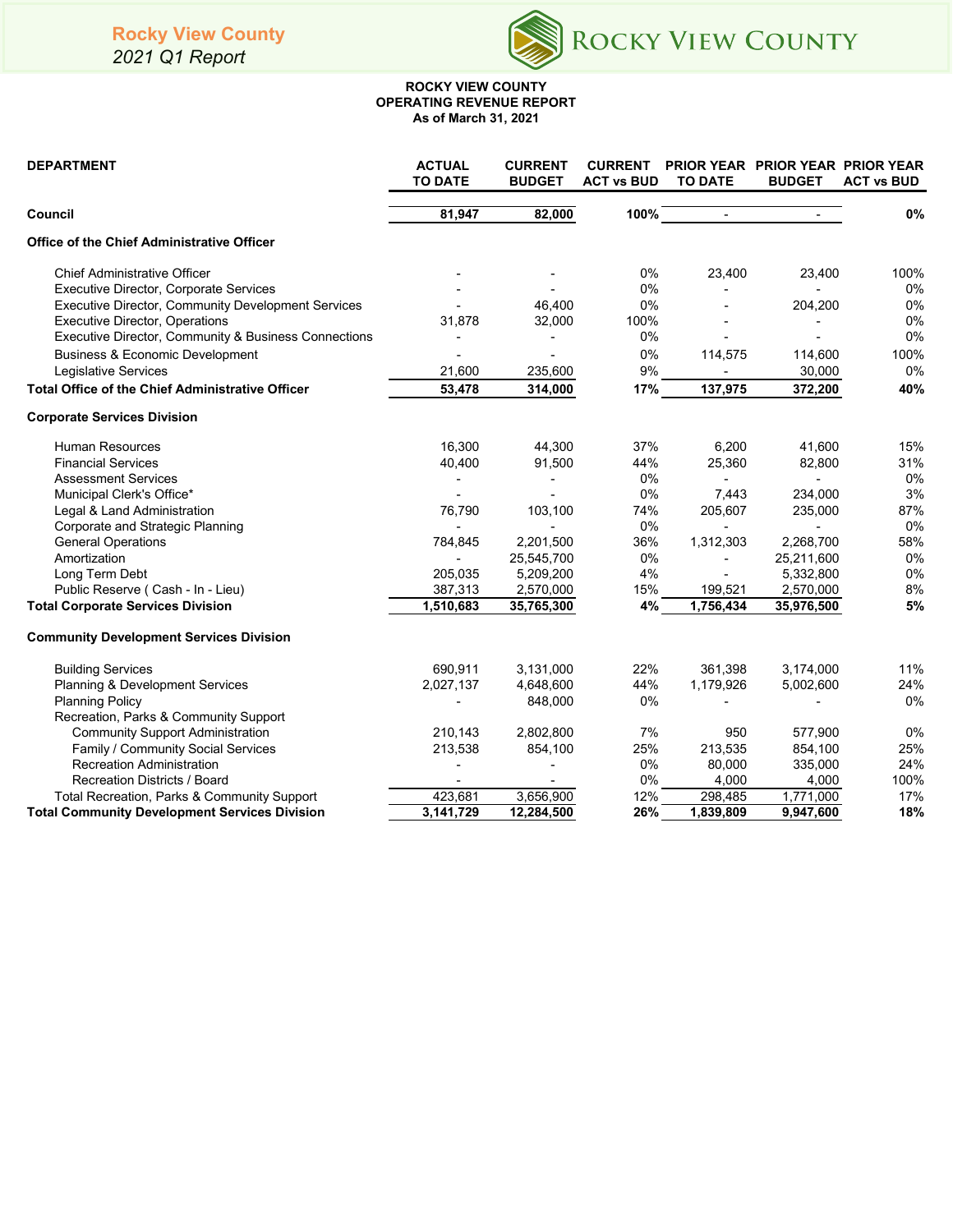## **Rocky View County**

*2021 Q1 Report*



#### **ROCKY VIEW COUNTY OPERATING REVENUE REPORT As of March 31, 2021**

| <b>DEPARTMENT</b>                                          | <b>ACTUAL</b><br><b>TO DATE</b> | <b>CURRENT</b><br><b>BUDGET</b> | <b>CURRENT</b><br><b>ACT vs BUD</b> | <b>TO DATE</b> | PRIOR YEAR PRIOR YEAR PRIOR YEAR<br><b>BUDGET</b> | <b>ACT vs BUD</b> |
|------------------------------------------------------------|---------------------------------|---------------------------------|-------------------------------------|----------------|---------------------------------------------------|-------------------|
| <b>Operations Division</b>                                 |                                 |                                 |                                     |                |                                                   |                   |
| <b>Agriculture &amp; Environmental Services</b>            | 98,343                          | 708,500                         | 14%                                 | 1,258          | 738,300                                           | $0\%$             |
| <b>Transportation Services</b>                             | 235,273                         | 1,358,000                       | 17%                                 | 18,890         | 1,151,900                                         | 2%                |
| Capital Project Management                                 | 40,035                          | 21,658,800                      | 0%                                  | 65,435         | 9,766,200                                         | 1%                |
| <b>Utility Services</b>                                    | 1,071,607                       | 6,750,100                       | 16%                                 | 1,046,255      | 7,831,300                                         | 13%               |
| <b>Operational Services</b>                                |                                 |                                 |                                     |                |                                                   |                   |
| <b>Corporate Properties</b>                                | 673                             | 807,600                         | 0%                                  | 122            | 977,800                                           | $0\%$             |
| Fleet                                                      | 1,456,350                       | 5,347,500                       | 27%                                 | 1,551,067      | 6,195,200                                         | 25%               |
| Cemetery                                                   | 285,957                         | 1,094,500                       | 26%                                 | 301,758        | 1,001,700                                         | 30%               |
| <b>Total Operational Services</b>                          | 1,742,980                       | 7,249,600                       | 24%                                 | 1,852,947      | 8,174,700                                         | 23%               |
| <b>Total Operations Division</b>                           | 3,188,238                       | 37,725,000                      | 8%                                  | 2,984,785      | 27,662,400                                        | 11%               |
| <b>Community &amp; Business Connections Division</b>       |                                 |                                 |                                     |                |                                                   |                   |
| Fire Services & Emergency Management                       | 80,479                          | 1,294,200                       | 6%                                  | 138,206        | 2,840,900                                         | 5%                |
| <b>Enforcement Services</b>                                | 187,644                         | 1,294,600                       | 14%                                 | 166,750        | 1,029,700                                         | 16%               |
| Information & Technology Services                          | 310,675                         | 322,800                         | 96%                                 | 40,140         | 53,000                                            | 76%               |
| Marketing & Communications                                 |                                 |                                 | 0%                                  |                |                                                   | $0\%$             |
| Customer Care & Support                                    | 810                             | 7,000                           | 12%                                 | 664            | 7,000                                             | 10%               |
| <b>Total Community &amp; Business Connections Division</b> | 579,608                         | 2,918,600                       | 20%                                 | 345,760        | 3,930,600                                         | 9%                |
| <b>Other</b>                                               |                                 |                                 |                                     |                |                                                   |                   |
| <b>Property Taxes</b>                                      | (221,066)                       | 106,549,100                     | 0%                                  | (70, 863)      | 109,520,200                                       | 0%                |
| <b>Emergency Services Levy</b>                             |                                 | 15,343,900                      | $0\%$                               |                | 15,233,400                                        | $0\%$             |
| <b>Provincial Policing</b>                                 |                                 | 826,100                         | $0\%$                               |                |                                                   | 0%                |
| <b>Recreation Levy</b>                                     |                                 | 2,141,800                       | 0%                                  |                | 2,141,800                                         | 0%                |
| <b>Total Others</b>                                        | (221,066)                       | 124,860,900                     | 0%                                  | (70, 863)      | 126,895,400                                       | 0%                |
| <b>TOTAL REVENUES</b>                                      | 8,334,617                       | 213,950,300                     | 4%                                  | 6,993,900      | 204,784,700                                       | 3%                |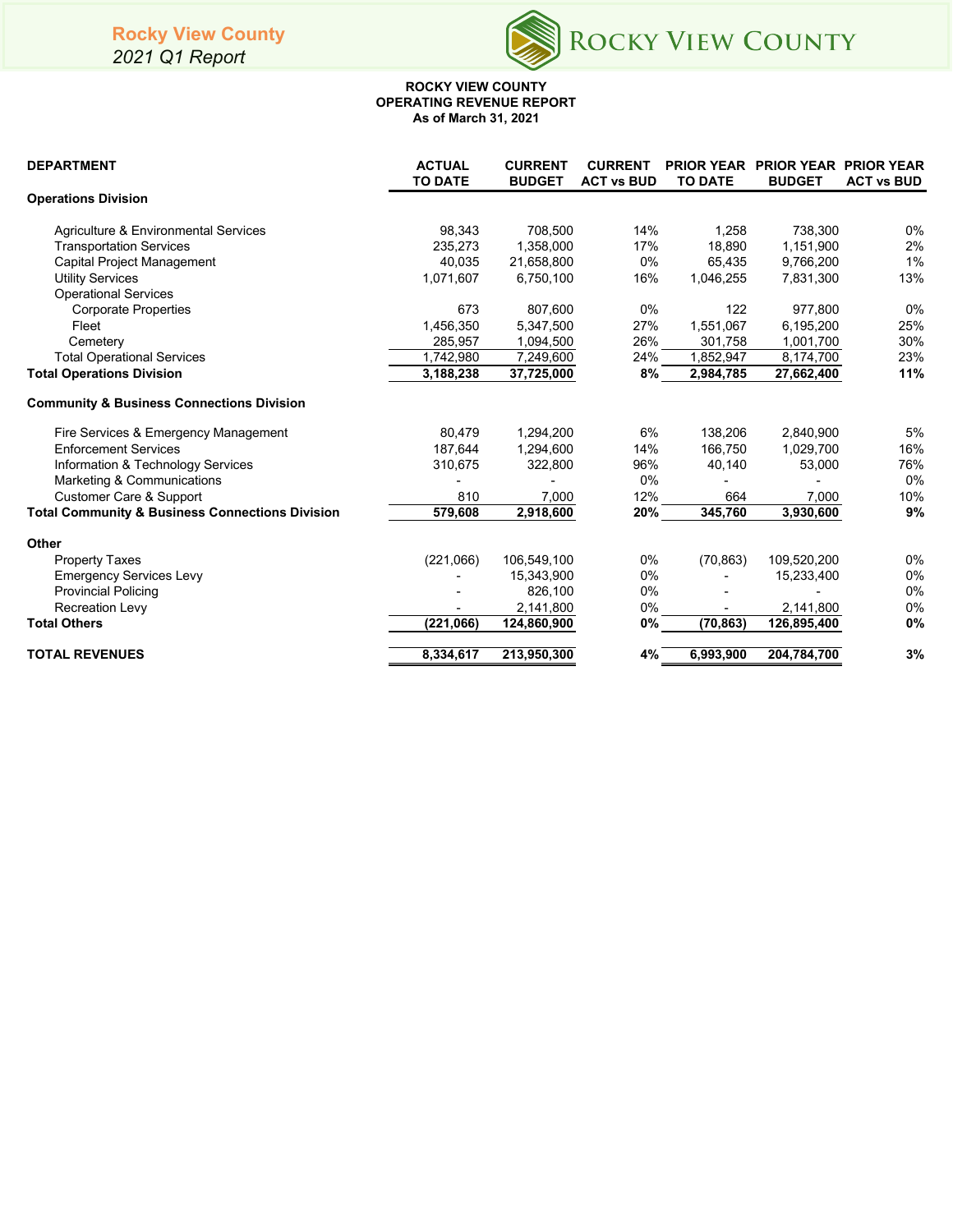*2021 Q1 Report*



#### **OPERATING EXPENSES REPORT As of March 31, 2021 ROCKY VIEW COUNTY**

| <b>DEPARTMENT</b>                                       | <b>ACTUAL</b><br><b>TO DATE</b> | <b>CURRENT</b><br><b>BUDGET</b> | <b>CURRENT</b><br><b>ACT vs BUD</b> | <b>TO DATE</b> | PRIOR YEAR PRIOR YEAR PRIOR YEAR<br><b>BUDGET</b> | <b>ACT vs BUD</b> |
|---------------------------------------------------------|---------------------------------|---------------------------------|-------------------------------------|----------------|---------------------------------------------------|-------------------|
| Council                                                 | 202,293                         | 1,190,900                       | 17%                                 | 209,231        | 1,093,700                                         | 19%               |
| <b>Office of the Chief Administrative Officer</b>       |                                 |                                 |                                     |                |                                                   |                   |
| <b>Chief Administrative Officer</b>                     | 94,898                          | 411,100                         | 23%                                 | 113,895        | 388,100                                           | 29%               |
| Executive Director, Corporate Services                  | 88,064                          | 351,400                         | 25%                                 | 85,246         | 439,000                                           | 19%               |
| Executive Director, Community Development Services      | 103,880                         | 331,700                         | 31%                                 | 114,480        | 527,400                                           | 22%               |
| Executive Director, Operations                          | 136,602                         | 816,700                         | 17%                                 | 134,449        | 807,600                                           | 17%               |
| Executive Director, Community & Business Connections    | 58,227                          | 427,700                         | 14%                                 | 54,634         | 439,700                                           | 12%               |
| <b>Business &amp; Economic Development</b>              | 87,932                          | 530,800                         | 17%                                 | 117,171        | 710,300                                           | 16%               |
| <b>Legislative Services</b>                             | 192,241                         | 1,145,200                       | 17%                                 | 70,496         | 316,000                                           | 22%               |
| <b>Total Office of the Chief Administrative Officer</b> | 761,844                         | 4,014,600                       | 19%                                 | 690,371        | 3,628,100                                         | 19%               |
| <b>Corporate Services Division</b>                      |                                 |                                 |                                     |                |                                                   |                   |
| <b>Human Resources</b>                                  | 293,727                         | 1,788,800                       | 16%                                 | 304,068        | 1,821,700                                         | 17%               |
| <b>Financial Services</b>                               | 387,701                         | 1,628,400                       | 24%                                 | 355,975        | 1,668,600                                         | 21%               |
| <b>Assessment Services</b>                              | 293,506                         | 1,392,100                       | 21%                                 | 290,579        | 1,433,500                                         | 20%               |
| Municipal Clerk's Office*                               |                                 |                                 | 0%                                  | 314,262        | 1,352,100                                         | 23%               |
| Legal & Land Administration                             | 1,083,326                       | 2,284,700                       | 47%                                 | 949,319        | 2,105,600                                         | 45%               |
| Corporate and Strategic Planning                        | 1,409                           | 181,700                         | 1%                                  | 38,577         | 191,000                                           | 20%               |
| <b>General Operations</b>                               | 30,401                          | 1,101,000                       | 3%                                  | 15,936         | 1,318,200                                         | 1%                |
| Amortization                                            |                                 | 25,545,700                      | 0%                                  |                | 25,211,600                                        | 0%                |
| Long Term Debt                                          | 306,428                         | 6,678,300                       | 5%                                  | 412,751        | 6,697,800                                         | 6%                |
| Public Reserve (Cash - In - Lieu)                       | 387,213                         | 2,570,000                       | 15%                                 | 763,982        | 2,570,000                                         | 30%               |
| <b>Total Corporate Services Division</b>                | 2,783,711                       | 43,170,700                      | 6%                                  | 3,445,449      | 44,370,100                                        | 8%                |
| <b>Community Development Services Division</b>          |                                 |                                 |                                     |                |                                                   |                   |
| <b>Building Services</b>                                | 667,075                         | 3,161,900                       | 21%                                 | 686,248        | 3,198,800                                         | 21%               |
| Planning & Development Services                         | 834,152                         | 6,401,200                       | 13%                                 | 810,588        | 8,356,000                                         | 10%               |
| <b>Planning Policy</b>                                  | 135,276                         | 1,812,100                       | 7%                                  |                |                                                   | 0%                |
| Recreation, Parks & Community Support                   |                                 |                                 |                                     |                |                                                   |                   |
| <b>Community Support Administration</b>                 | 840,571                         | 6,363,200                       | 13%                                 | 433.758        | 1,276,600                                         | 34%               |
| Family / Community Social Services                      | 295,662                         | 1,067,600                       | 28%                                 | 471,552        | 1,145,600                                         | 41%               |
| <b>Recreation Administration</b>                        |                                 |                                 | 0%                                  | 105,197        | 994,600                                           | 11%               |
| Recreation Districts / Board                            |                                 |                                 | 0%                                  | (3,000)        | 2,156,800                                         | 0%                |
| Total Recreation, Parks & Community Support             | 1,136,233                       | 7,430,800                       | 15%                                 | 1,007,507      | 5,573,600                                         | 18%               |
| <b>Total Community Development Services Division</b>    | 2,772,736                       | 18,806,000                      | 15%                                 | 2,504,343      | 17,128,400                                        | 15%               |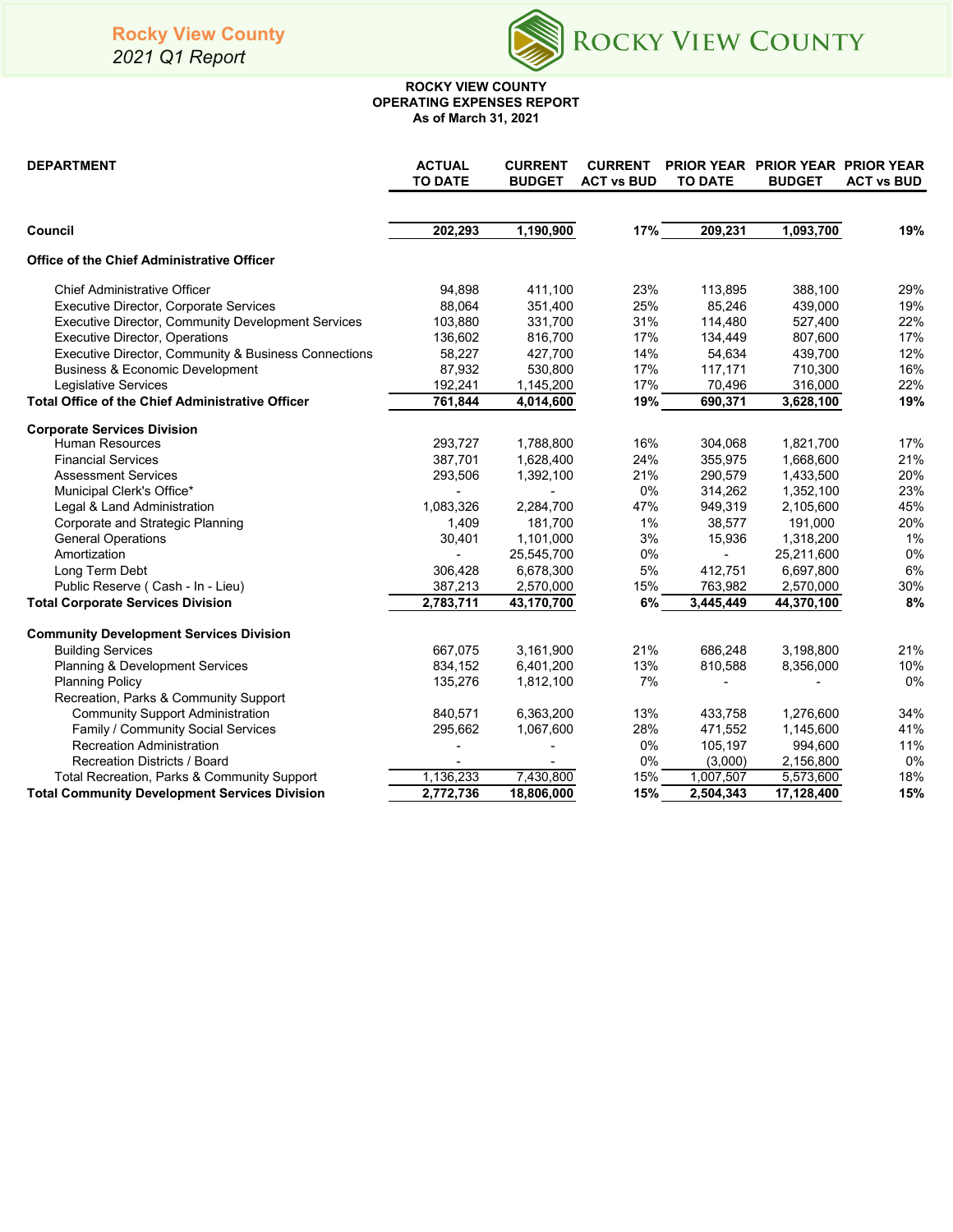# **Rocky View County**

*2021 Q1 Report*



#### **ROCKY VIEW COUNTY OPERATING EXPENSES REPORT As of March 31, 2021**

| <b>DEPARTMENT</b>                                          | <b>ACTUAL</b><br><b>TO DATE</b> | <b>CURRENT</b><br><b>BUDGET</b> | <b>CURRENT</b><br><b>ACT vs BUD</b> | <b>TO DATE</b>          | <b>PRIOR YEAR PRIOR YEAR PRIOR YEAR</b><br><b>BUDGET</b> | <b>ACT vs BUD</b> |
|------------------------------------------------------------|---------------------------------|---------------------------------|-------------------------------------|-------------------------|----------------------------------------------------------|-------------------|
| <b>Operations Division</b>                                 |                                 |                                 |                                     |                         |                                                          |                   |
| Agriculture & Environmental Services                       | 262,167                         | 1,676,800                       | 16%                                 | 263,879                 | 1,807,100                                                | 15%               |
| <b>Transportation Services</b>                             | 2,903,720                       | 21,041,500                      | 14%                                 | 2,722,914               | 21,176,900                                               | 13%               |
| <b>Capital Project Management</b>                          | 3,195,759                       | 25,038,700                      | 13%                                 | 304,549                 | 14,758,900                                               | 2%                |
| <b>Utility Services</b>                                    | 1,338,311                       | 10,329,600                      | 13%                                 | 1,391,244               | 10.581.700                                               | 13%               |
| <b>Operational Services</b>                                |                                 |                                 |                                     |                         |                                                          |                   |
| <b>Corporate Properties</b>                                | 837,601                         | 3,861,800                       | 22%                                 | 744,356                 | 4,150,600                                                | 18%               |
| Fleet                                                      | 980,973                         | 5,347,500                       | 18%                                 | 923,873                 | 6,545,500                                                | 14%               |
| Cemetery                                                   | 293,938                         | 1,515,400                       | 19%                                 | 235,021                 | 1,844,900                                                | 13%               |
| <b>Total Operational Services</b>                          | 2,112,512                       | 10,724,700                      | 20%                                 | 1,903,250               | 12,541,000                                               | 15%               |
| <b>Total Operations Division</b>                           | 9,812,469                       | 68,811,300                      | 14%                                 | 6,585,836               | 60,865,600                                               | 11%               |
| <b>Community &amp; Business Connections Division</b>       |                                 |                                 |                                     |                         |                                                          |                   |
| Fire Services & Emergency Management                       | 2,820,063                       | 14,920,300                      | 19%                                 | 2,830,998               | 16,062,400                                               | 18%               |
| <b>Enforcement Services</b>                                | 443.311                         | 4,079,100                       | 11%                                 | 570,958                 | 2,977,900                                                | 19%               |
| Information & Technology Services                          | 1,338,108                       | 5,136,700                       | 26%                                 | 1,149,834               | 5,455,500                                                | 21%               |
| Marketing & Communications                                 | 148,621                         | 805,900                         | 18%                                 | 170,184                 | 808,200                                                  | 21%               |
| Customer Care & Support                                    | 228,110                         | 1,446,600                       | 16%                                 | 233,919                 | 1,221,200                                                | 19%               |
| <b>Total Community &amp; Business Connections Division</b> | 4,978,213                       | 26,388,600                      | 19%                                 | 4,955,893               | 26,525,200                                               | 19%               |
| Other                                                      |                                 |                                 |                                     |                         |                                                          |                   |
| <b>ASFF - BASIC</b>                                        | 11,691,911                      | 46,767,600                      | 25%                                 | 11.270.770              | 46,419,700                                               | 24%               |
| Calgary R.C.S.S.D. #1                                      | 998.005                         | 3,992,000                       | 25%                                 | 953,294                 | 3,875,300                                                | 25%               |
| Rocky View Foundation                                      |                                 | 675,300                         | $0\%$                               |                         | 673,300                                                  | 0%                |
| Designated Industrial Property Tax                         |                                 | 133,300                         | 0%                                  |                         | 147,000                                                  | 0%                |
| <b>Total Others</b>                                        | 12,689,916                      | 51,568,200                      | 25%                                 | $\overline{12,}224,064$ | 51,115,300                                               | 24%               |
| <b>TOTAL EXPENSES</b>                                      | 34,001,182                      | 213,950,300                     | 16%                                 | 30,615,187              | 204,726,400                                              | 15%               |

**\*** balance due to reorg for the department in 2021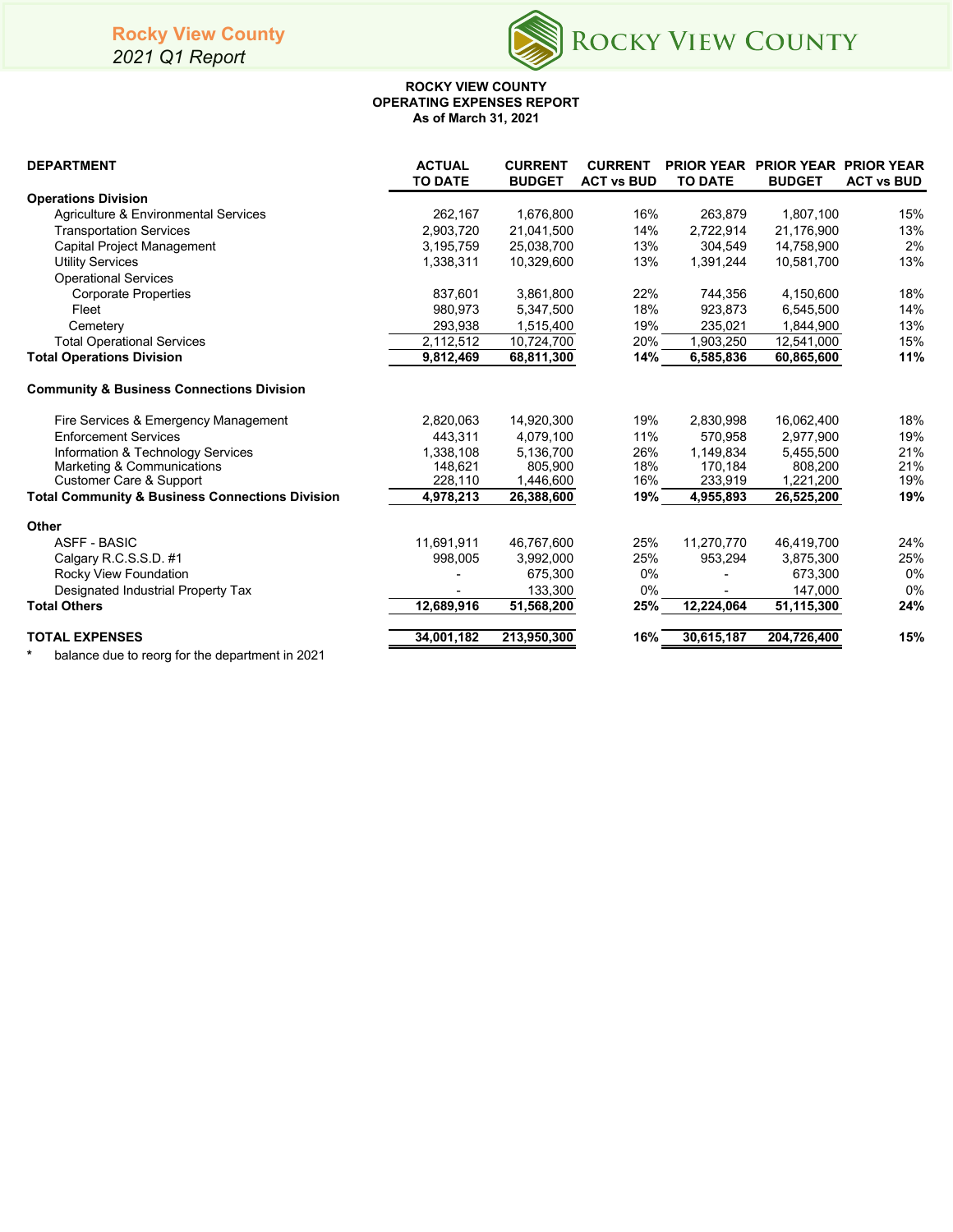

# **ROCKY VIEW COUNTY CAPITAL EXPENDITURES INCURRED TO DATE As of March 31, 2021**

|                                                    | <b>BUDGET</b>     | <b>ACTUAL</b>  | <b>BUDGET</b><br><b>REMAINING</b> |
|----------------------------------------------------|-------------------|----------------|-----------------------------------|
| Information and Technology Services                | 243,700           | $\blacksquare$ | 243,700                           |
| Fire Services & Emergency Management               | 888,000           | $\blacksquare$ | 888,000                           |
| Recreation, Parks & Community Support              | 247.000           | $\blacksquare$ | 247.000                           |
| Capital Project Management                         | 48,059,100        | 3,366,061      | 44,693,039                        |
| <b>Operational Services</b>                        | 2,199,400         | $\blacksquare$ | 2,199,400                         |
| <b>Total Capital Expenditures Incurred to Date</b> | \$51,637,200<br>S | 3,366,061      | 48,271,139                        |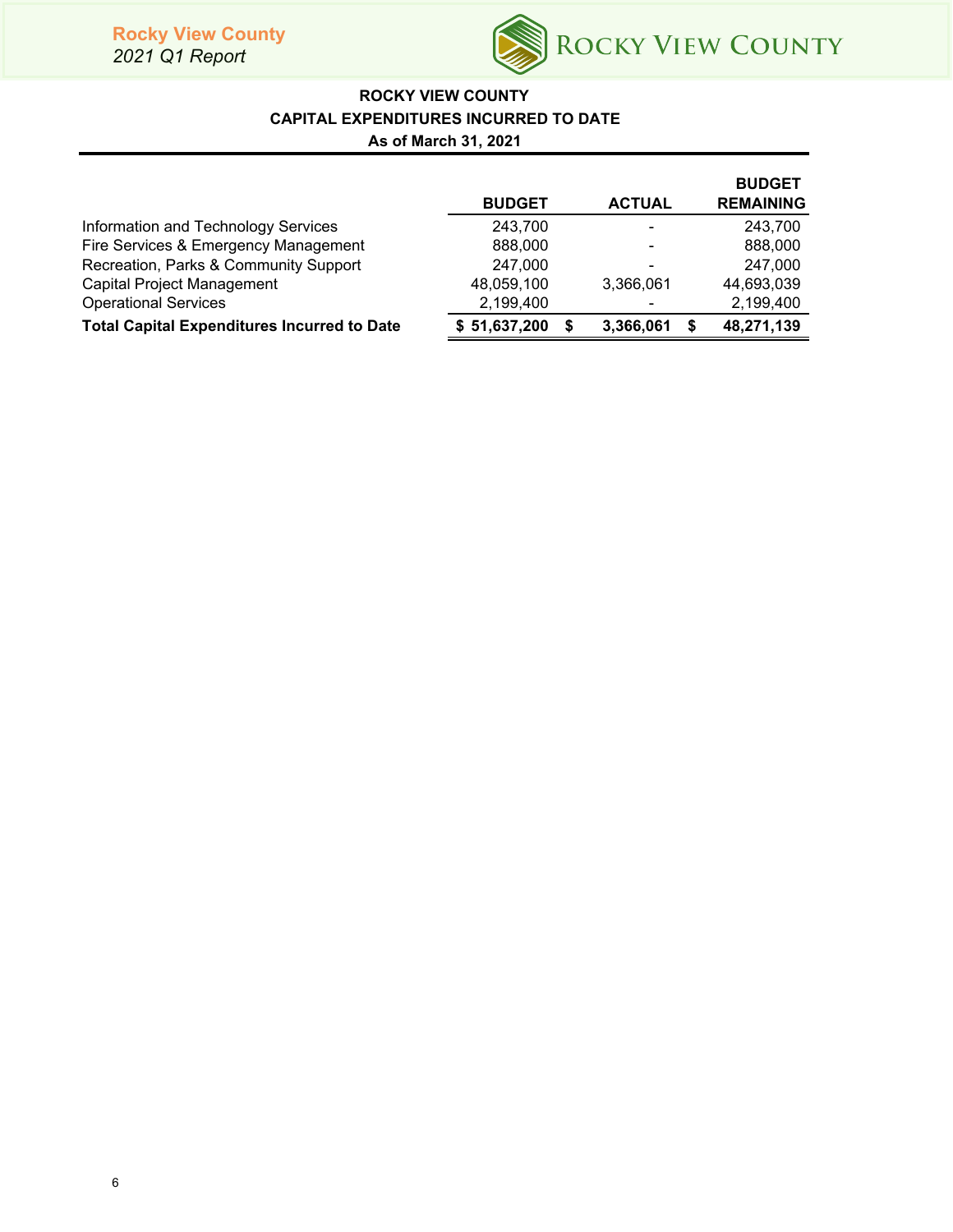

## **ROCKY VIEW COUNTY STATEMENT OF FINANCIAL POSITION As of March 31, 2021**

|                                                  | MARCH<br>2021            | <b>MARCH</b><br>2020 | <b>MARCH</b><br>2021/2020<br><b>YOY VARIANCE</b> |
|--------------------------------------------------|--------------------------|----------------------|--------------------------------------------------|
| <b>ASSETS</b>                                    |                          |                      |                                                  |
| <b>Current Assets</b>                            |                          |                      |                                                  |
| Cash                                             | 5,378,295                | 17,110,228           | (11, 731, 933)                                   |
| Investments                                      | 92,145,294               | 88,674,566           | 3,470,728                                        |
| <b>Accounts Receivables</b>                      | 7,445,765                | 7,708,970            | (263, 205)                                       |
| Inventories                                      | 2,744,487                | 1,845,229            | 899,258                                          |
| Other                                            | 42,501                   | 64,122               | (21, 621)                                        |
|                                                  | 107,756,342              | 115,403,115          | (7,646,773)                                      |
| <b>Trust Funds - Invested</b>                    | 934,053                  |                      | 934,053                                          |
| Recoverable Receivable                           | 815,087                  | 874,864              | (59, 777)                                        |
| <b>Fixed Assets</b>                              | 669,349,774              | 649,006,458          | 20,343,316                                       |
|                                                  | 671,098,914              | 649,881,322          | 21,217,592                                       |
| <b>TOTAL ASSETS</b>                              | \$778,855,256            | \$765,284,437        | \$13,570,819                                     |
|                                                  |                          |                      |                                                  |
| <b>LIABILITIES</b><br><b>Current Liabilities</b> |                          |                      |                                                  |
| <b>Accounts Payable</b>                          | 10,934,050               | 3,627,483            | 7,306,567                                        |
| <b>Other Liabilities</b>                         | 43,944,079               | 48,191,480           | (4, 247, 401)                                    |
|                                                  | 54,878,129               | 51,818,963           | 3,059,166                                        |
|                                                  |                          |                      |                                                  |
| Long Term Debt                                   |                          |                      |                                                  |
| <b>Capital Debentures</b>                        | 46,212,466               | 48,713,972           | (2,501,506)                                      |
| <b>Operating Debentures</b>                      | 959,266                  | 1,034,245            | (74, 979)                                        |
|                                                  | 47, 171, 732             | 49,748,217           | (2,576,485)                                      |
| <b>TOTAL LIABILITIES</b>                         | \$102,049,861            | \$101,567,180        | \$482,681                                        |
|                                                  |                          |                      |                                                  |
| <b>EQUITY</b>                                    |                          |                      |                                                  |
| <b>Reserves</b>                                  | 90,614,134               | 94,357,861           | (3,743,727)                                      |
| <b>Equity in Fixed Assets</b><br>Clearing        | 622,708,127<br>(433,589) | 599,848,104<br>3,176 | 22,860,023<br>(436, 765)                         |
| <b>Net Capital Surplus (Deficit)</b>             | (10, 416, 709)           | (6,870,597)          | (3,546,112)                                      |
| <b>Net Operating Surplus (Deficit)</b>           | (25,666,568)             | (23, 621, 287)       | (2,045,281)                                      |
|                                                  |                          |                      |                                                  |
| <b>TOTAL EQUITY</b>                              | \$676,805,395            | \$663,717,257        | \$13,088,138                                     |
| <b>TOTAL LIABILITIES &amp; EQUITY</b>            | \$778,855,256            | \$765,284,437        | \$13,570,819                                     |

**NOTE: Other Liabilities contain Unearned Revenue, Refund Deposits Developments, and other Miscellaneous Liabilities.**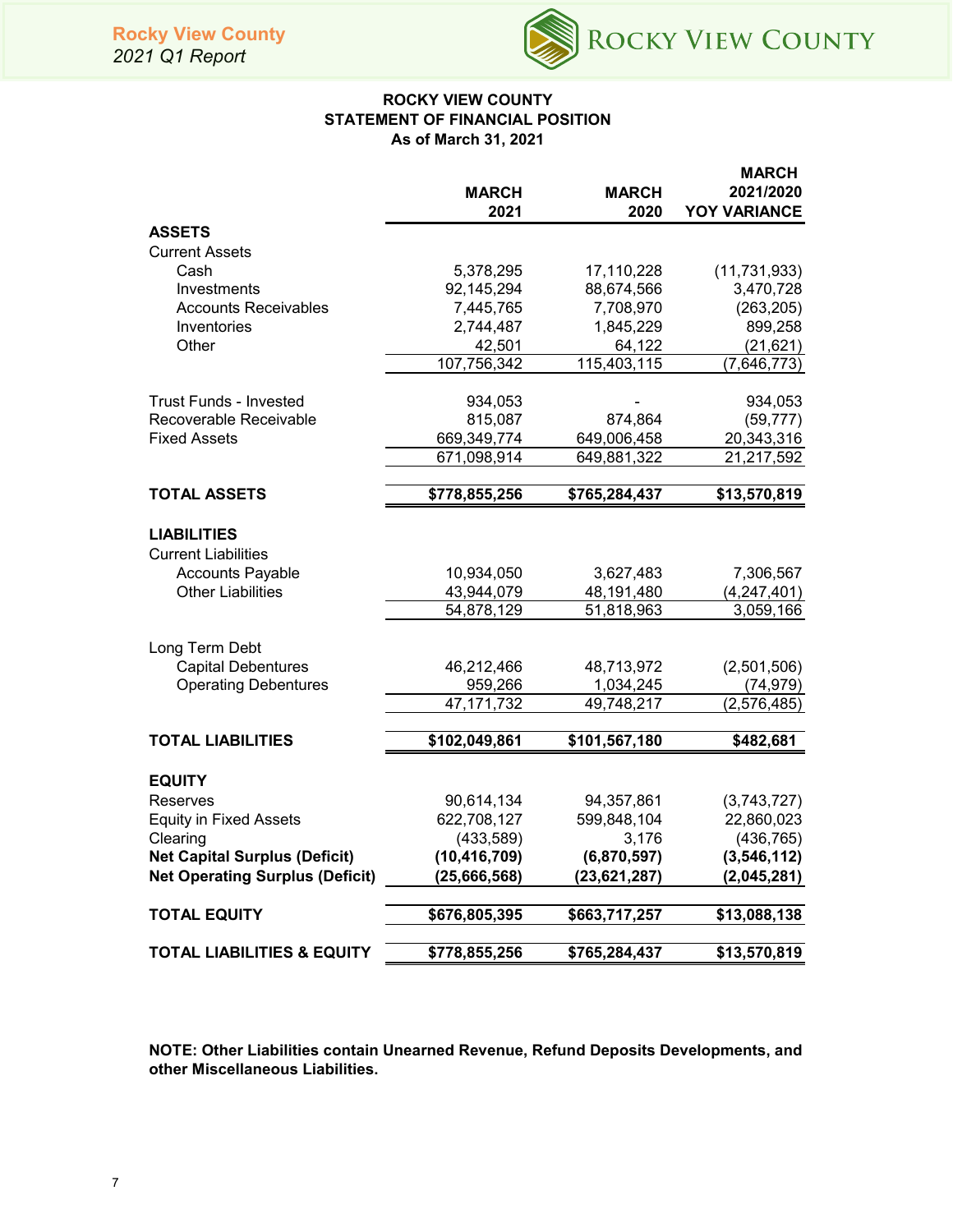# **Rocky View County**

*2021 Q1 Report*



## **ROCKY VIEW COUNTY INVESTMENT SUMMARY As of March 31 2021**

|                                   |                          | <b>AMOUNT</b>   | <b>INTEREST</b> | <b>MATURITY</b>  | <b>AMOUNT</b> |
|-----------------------------------|--------------------------|-----------------|-----------------|------------------|---------------|
| <b>AUTHORIZED BANK</b>            | <b>BANK ACCOUNT</b>      | <b>INVESTED</b> | <b>RATE</b>     | <b>DATE</b>      | <b>RETURN</b> |
| <b>General Investment</b>         |                          |                 |                 |                  |               |
| United Farmers of Alberta         |                          | 3,248           |                 |                  |               |
| Calgary CO-OP                     |                          | 1,750           |                 |                  |               |
| <b>Bank of Nova Scotia</b>        | General                  | 4,000,000       | 0.88%           | 7-Apr-2021       | 20,252        |
| Bank of Nova Scotia               | General                  | 5,000,000       | 0.85%           | 7-May-2021       | 27,945        |
| <b>Bank of Nova Scotia</b>        | General                  | 5,000,000       | 0.83%           | 7-Jun-2021       | 30,812        |
| Servus                            | General                  | 30,000,000      | 0.80%           | 6-Jul-2021       | 197,260       |
| <b>Bank of Montreal</b>           | General                  | 8,000,000       | 1.15%           | 5-Apr-2021       | 68,436        |
| Bank of Nova Scotia               | General                  | 5,000,000       | 0.62%           | 25-Jun-2021      | 24,545        |
| <b>Connect First Credit Union</b> | General                  | 11,000,000      | 0.75%           | 30-Dec-2021      | 107,815       |
| <b>Connect First Credit Union</b> | General                  | 13,000,000      | 0.75%           | 30-Dec-2021      | 127,418       |
|                                   |                          |                 |                 |                  |               |
|                                   | <b>Sub-Total</b>         | 81,004,998      |                 | <b>Sub-Total</b> | 604,483       |
| <b>Public Reserve</b>             |                          |                 |                 |                  |               |
| <b>Bank of Montreal</b>           | <b>Public Reserve</b>    | 6,151,109       | 1.18%           | 7-Jul-2021       | 72,583        |
| <b>Connect First Credit Union</b> | <b>Public Reserve</b>    | 4,989,187       | 0.50%           | 31-May-2021      | 18,043        |
|                                   |                          |                 |                 |                  |               |
|                                   | <b>Sub-Total</b>         | 11,140,296      |                 | <b>Sub-Total</b> | 90,626        |
|                                   |                          |                 |                 |                  |               |
| <b>Non-Trust Funds</b>            | <b>Total Investments</b> | 92,145,294      |                 |                  |               |
|                                   |                          |                 |                 |                  |               |
|                                   |                          |                 |                 |                  |               |
| <b>Trust Funds - Invested</b>     |                          |                 |                 |                  |               |
| <b>Connect First Credit Union</b> | <b>Perpetual Care</b>    | 934,053         | 0.50%           | 31-May-2021      | 793           |
|                                   |                          |                 |                 |                  |               |
|                                   |                          |                 |                 |                  |               |
|                                   |                          |                 |                 |                  |               |

**Total Investments and Trust Funds \$ 93,079,347**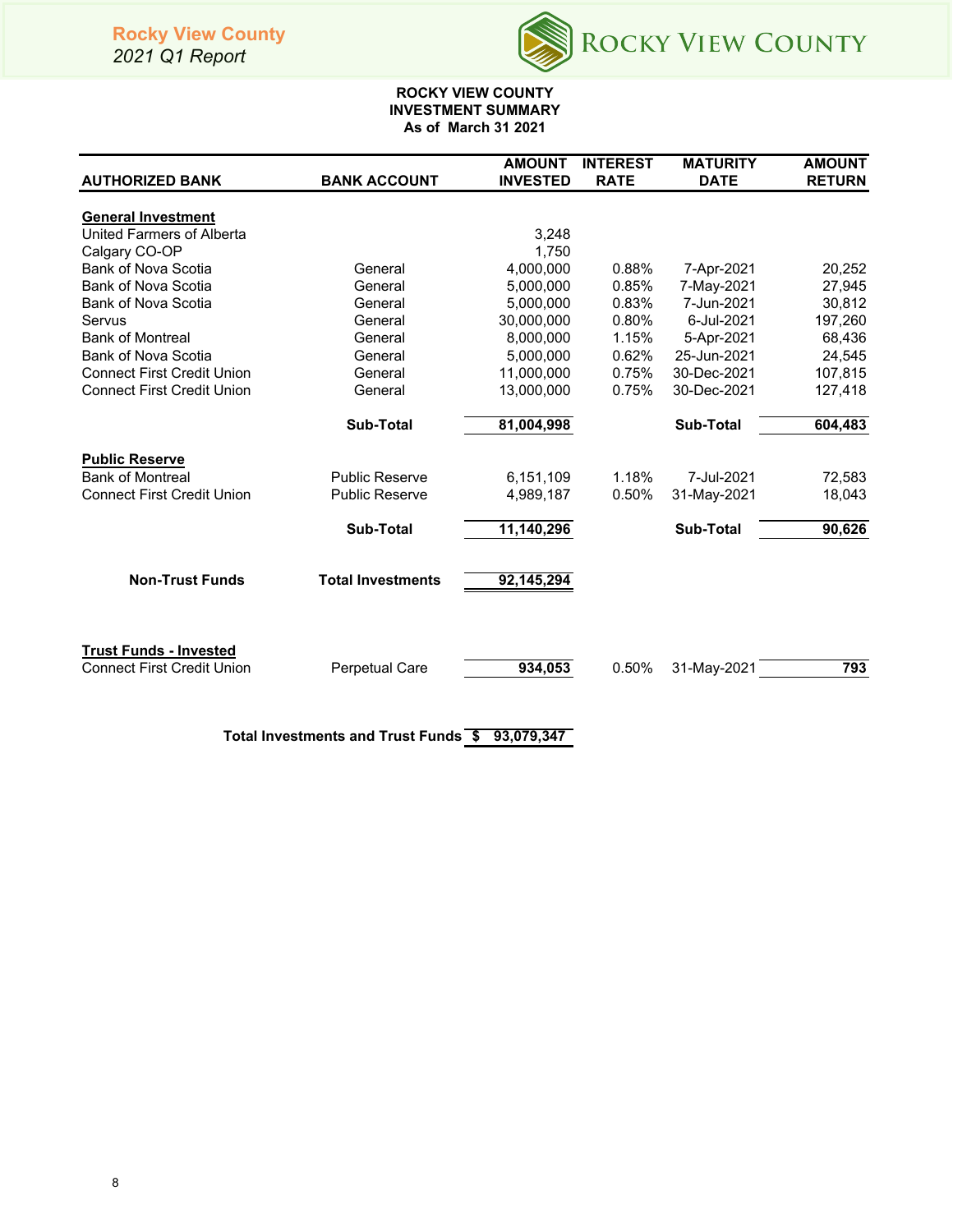

## **ROCKY VIEW COUNTY DEBT SUMMARY As of March 31, 2021**

|           |                                      |                        | <b>DEBENTURE</b><br><b>BALANCE</b><br><b>YTD</b> | <b>PRINCIPAL</b><br><b>PAYMENT</b><br>YTD | <b>INTEREST</b><br><b>PAYMENT</b><br>YTD | <b>DEBT</b><br><b>SERVICES</b><br><b>YTD</b> |
|-----------|--------------------------------------|------------------------|--------------------------------------------------|-------------------------------------------|------------------------------------------|----------------------------------------------|
| Capital   |                                      |                        |                                                  |                                           |                                          |                                              |
|           | <b>Bridges</b>                       |                        | 698,969                                          | 22,197                                    | (320)                                    | 21,877                                       |
|           | Pathways                             |                        | 243.071                                          | 5,166                                     | (1,559)                                  | 3,607                                        |
|           | <b>Fire Trucks</b>                   |                        | 1,039,483                                        |                                           |                                          |                                              |
|           | Road Maintenance Trucks              |                        | 342,688                                          | 16,904                                    | 958                                      | 17,862                                       |
|           | Water                                |                        | 13,071,787                                       | 37,955                                    | 47,448                                   | 85,403                                       |
|           | Waste Water                          |                        | 30,816,468                                       |                                           | 167,169                                  | 167,169                                      |
|           |                                      | <b>TOTAL Capital</b>   | 46.212.466                                       | 82,222                                    | 213.696                                  | 295,918                                      |
| Operating |                                      |                        |                                                  |                                           |                                          |                                              |
|           | Local Improvement                    |                        | 848,199                                          | 7,661                                     | 2,849                                    | 10,510                                       |
|           | Recoverable*                         |                        | 111,067                                          |                                           |                                          |                                              |
|           |                                      | <b>TOTAL Operating</b> | 959,266                                          | 7,661                                     | 2,849                                    | 10,510                                       |
|           | <b>TOTAL Capital &amp; Operating</b> |                        | \$47,171,732                                     | 89,883<br>\$                              | 216,545<br>S                             | 306,428<br>S                                 |

*\*recoverable from Community Groups*